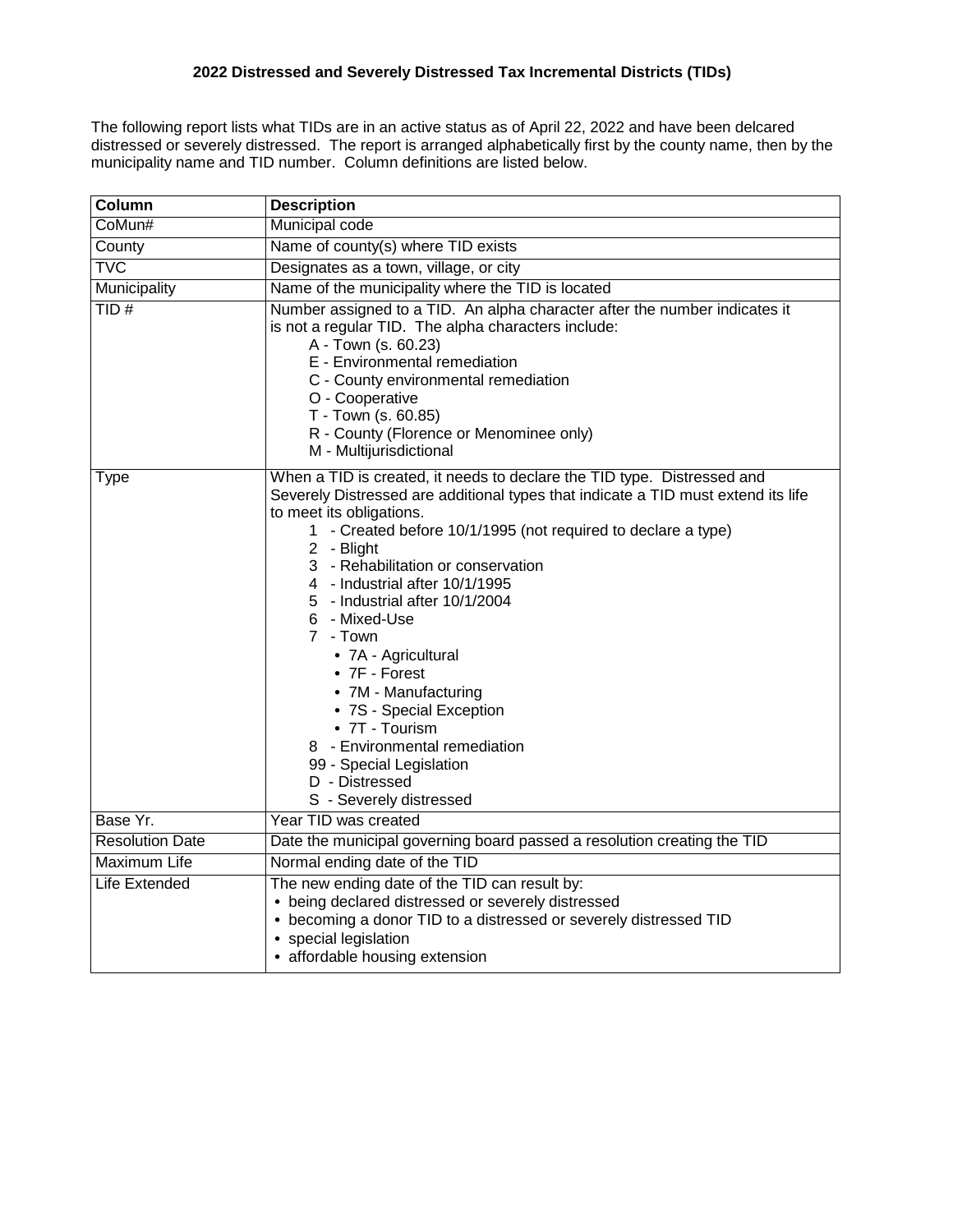## **Distressed and Severely Distressed Tax Incremental Districts** TID106WI DATE: 04/22/2022 **April 2022**

| CoMun# | <b>County</b>     | <b>TVC</b>        | <b>Municipality</b>   | TID# | <b>Type</b> | Base Yr. | <b>Resolution Date</b> | <b>Maximum Life</b> | <b>Life Extended</b> |
|--------|-------------------|-------------------|-----------------------|------|-------------|----------|------------------------|---------------------|----------------------|
| 02201  | <b>ASHLAND</b>    | <b>CITY OF</b>    | <b>ASHLAND</b>        | 009  | 6D          | 2006     | 08/08/2006             | 08/08/2026          | 08/08/2036           |
| 03206  | <b>BARRON</b>     | CITY OF           | <b>BARRON</b>         | 003  | 6S          | 2005     | 05/11/2005             | 05/11/2025          | 05/11/2045           |
| 03116  | <b>BARRON</b>     | <b>VILLAGE OF</b> | <b>DALLAS</b>         | 002  | 2D          | 2001     | 06/11/2001             | 06/11/2028          | 06/11/2038           |
| 06251  | <b>BUFFALO</b>    | CITY OF           | <b>MONDOVI</b>        | 002  | 6D          | 2005     | 09/28/2005             | 09/28/2025          | 09/28/2035           |
| 09206  | <b>CHIPPEWA</b>   | <b>CITY OF</b>    | <b>BLOOMER</b>        | 004  | 6D          | 2005     | 08/10/2005             | 08/10/2025          | 08/10/2035           |
| 09211  | <b>CHIPPEWA</b>   | CITY OF           | <b>CHIPPEWA FALLS</b> | 005  | 4D          | 1998     | 11/18/1997             | 11/18/2020          | 04/15/2023           |
| 09281  | <b>CHIPPEWA</b>   | <b>CITY OF</b>    | <b>STANLEY</b>        | 003  | 4D          | 2001     | 09/27/2001             | 09/27/2024          | 09/27/2034           |
| 10261  | <b>CLARK</b>      | <b>CITY OF</b>    | <b>NEILLSVILLE</b>    | 002  | 4D          | 1999     | 08/30/1999             | 08/30/2022          | 08/30/2032           |
| 10265  | <b>CLARK</b>      | CITY OF           | <b>OWEN</b>           | 003  | 3D          | 1996     | 09/24/1996             | 09/24/2023          | 09/27/2033           |
| 10265  | <b>CLARK</b>      | CITY OF           | <b>OWEN</b>           | 004  | 4D          | 2004     | 09/28/2004             | 09/28/2027          | 09/28/2037           |
| 11177  | <b>COLUMBIA</b>   | <b>VILLAGE OF</b> | <b>RIO</b>            | 001  | 1D          | 1988     | 09/20/1988             | 09/20/2015          | 09/20/2025           |
| 14146  | <b>DODGE</b>      | <b>VILLAGE OF</b> | <b>LOMIRA</b>         | 004  | 5D          | 2006     | 12/07/2005             | 12/07/2025          | 12/07/2035           |
| 15281  | <b>DOOR</b>       | <b>CITY OF</b>    | <b>STURGEON BAY</b>   | 002  | 1D          | 1994     | 09/06/1994             | 09/06/2021          | 09/06/2031           |
| 16281  | <b>DOUGLAS</b>    | CITY OF           | <b>SUPERIOR</b>       | 011  | 6D          | 2008     | 05/06/2008             | 05/06/2028          | 05/06/2038           |
| 17251  | <b>DUNN</b>       | <b>CITY OF</b>    | <b>MENOMONIE</b>      | 013  | 4D          | 2004     | 12/10/2003             | 12/10/2026          | 12/10/2036           |
| 20126  | FOND DU LAC       | <b>VILLAGE OF</b> | <b>FAIRWATER</b>      | 001  | 4D          | 1997     | 04/08/1997             | 04/08/2020          | 04/08/2030           |
| 22246  | <b>GRANT</b>      | <b>CITY OF</b>    | <b>LANCASTER</b>      | 003  | 6D          | 2006     | 02/20/2006             | 02/20/2026          | 02/20/2036           |
| 24231  | <b>GREEN LAKE</b> | <b>CITY OF</b>    | <b>GREEN LAKE</b>     | 003  | 6D          | 2005     | 09/12/2005             | 09/12/2025          | 09/12/2035           |
| 24271  | <b>GREEN LAKE</b> | <b>CITY OF</b>    | <b>PRINCETON</b>      | 002  | 4D          | 2001     | 09/25/2001             | 09/25/2024          | 09/25/2034           |
| 28226  | <b>JEFFERSON</b>  | <b>CITY OF</b>    | <b>FORT ATKINSON</b>  | 006  | 4D          | 2000     | 01/18/2000             | 01/18/2023          | 01/18/2033           |
| 28291  | <b>JEFFERSON</b>  | <b>CITY OF</b>    | <b>WATERTOWN</b>      | 004  | 5D          | 2005     | 08/16/2005             | 08/16/2025          | 08/16/2035           |
| 29221  | <b>JUNEAU</b>     | <b>CITY OF</b>    | <b>ELROY</b>          | 003  | 2D          | 1999     | 09/14/1999             | 09/14/2026          | 09/14/2036           |
| 29161  | <b>JUNEAU</b>     | <b>VILLAGE OF</b> | <b>NECEDAH</b>        | 002  | 1S          | 1995     | 08/31/1995             | 08/31/2022          | 08/31/2035           |
| 29261  | <b>JUNEAU</b>     | <b>CITY OF</b>    | <b>NEW LISBON</b>     | 009  | 1D          | 1991     | 07/02/1991             | 07/02/2018          | 07/02/2028           |
| 29261  | <b>JUNEAU</b>     | <b>CITY OF</b>    | <b>NEW LISBON</b>     | 010  | 1D          | 1991     | 07/02/1991             | 07/02/2018          | 07/02/2028           |
| 31201  | <b>KEWAUNEE</b>   | <b>CITY OF</b>    | <b>ALGOMA</b>         | 001  | 6D          | 2005     | 03/07/2005             | 03/07/2025          | 03/07/2035           |
| 33281  | LAFAYETTE         | <b>CITY OF</b>    | <b>SHULLSBURG</b>     | 003  | 2D          | 1997     | 05/06/1997             | 05/06/2024          | 05/06/2034           |
| 34201  | LANGLADE          | <b>CITY OF</b>    | <b>ANTIGO</b>         | 003  | 4S          | 1999     | 09/22/1999             | 09/22/2022          | 09/22/2039           |
| 35286  | <b>LINCOLN</b>    | <b>CITY OF</b>    | <b>TOMAHAWK</b>       | 002  | 4S          | 1997     | 06/17/1997             | 06/17/2020          | 06/17/2037           |
| 37102  | <b>MARATHON</b>   | <b>VILLAGE OF</b> | <b>ATHENS</b>         | 001  | 1D          | 1995     | 09/25/1995             | 09/25/2022          | 09/25/2032           |
| 37121  | <b>MARATHON</b>   | <b>VILLAGE OF</b> | <b>EDGAR</b>          | 003  | 6D          | 2005     | 10/11/2004             | 10/11/2024          | 10/11/2034           |
| 37145  | <b>MARATHON</b>   | <b>VILLAGE OF</b> | <b>KRONENWETTER</b>   | 001  | <b>5S</b>   | 2005     | 11/03/2004             | 11/03/2024          | 11/03/2044           |
| 37145  | <b>MARATHON</b>   | <b>VILLAGE OF</b> | <b>KRONENWETTER</b>   | 004  | 5D          | 2005     | 11/03/2004             | 11/03/2024          | 11/03/2034           |
| 37146  | <b>MARATHON</b>   | <b>VILLAGE OF</b> | <b>MAINE</b>          | 001  | 4D          | 1997     | 09/29/1997             | 09/29/2020          | 09/29/2030           |
| 37281  | <b>MARATHON</b>   | <b>CITY OF</b>    | <b>SCHOFIELD</b>      | 003  | 3D          | 1997     | 09/22/1997             | 09/22/2024          | 09/22/2034           |
| 38261  | <b>MARINETTE</b>  | <b>CITY OF</b>    | <b>NIAGARA</b>        | 002  | 4D          | 1998     | 03/05/1998             | 03/05/2021          | 03/05/2031           |
| 39121  | <b>MARQUETTE</b>  | <b>VILLAGE OF</b> | <b>ENDEAVOR</b>       | 001  | 1D          | 1993     | 07/06/1993             | 07/06/2020          | 07/06/2030           |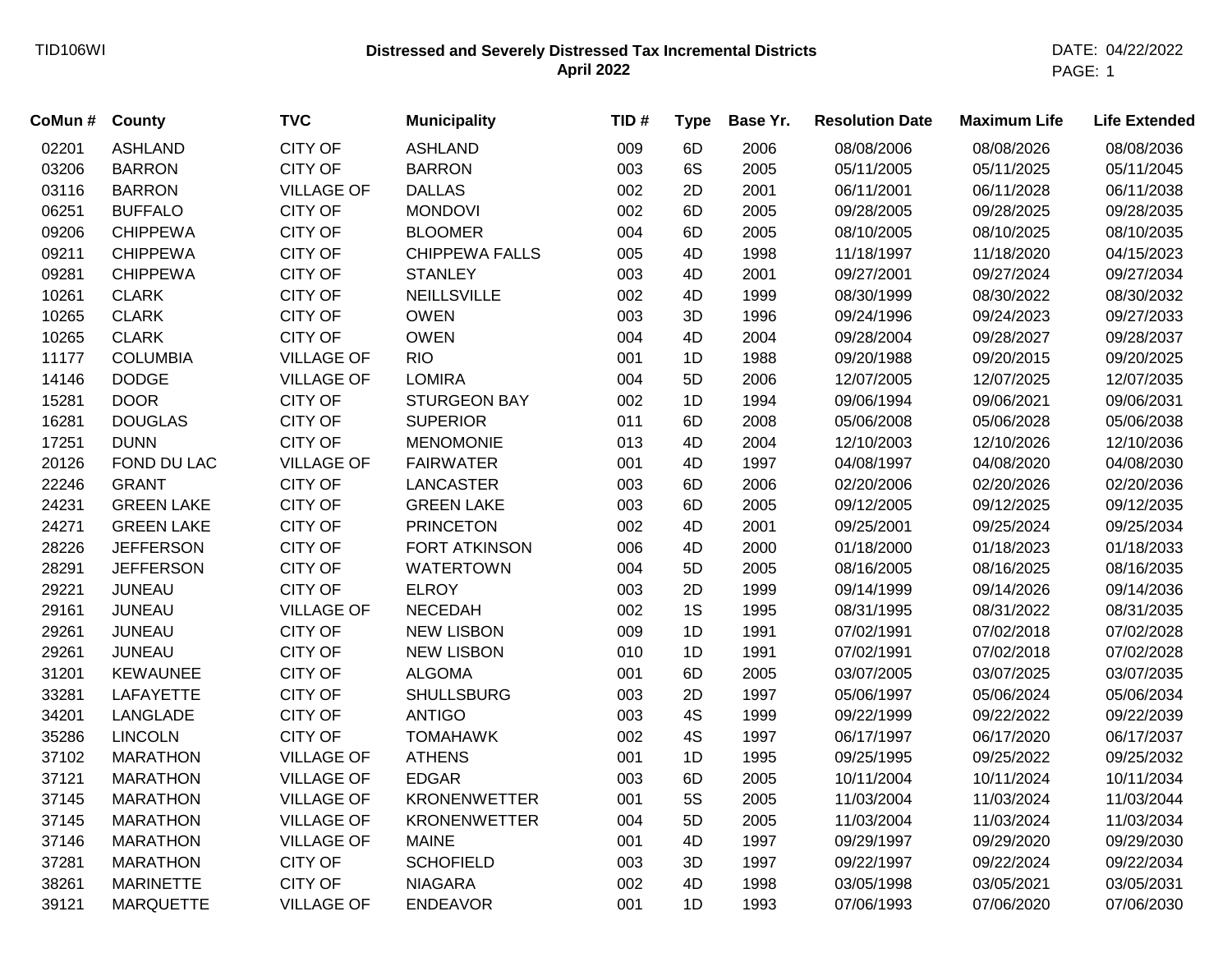## **Distressed and Severely Distressed Tax Incremental Districts** TID106WI DATE: 04/22/2022 **April 2022**

PAGE: 2

| CoMun# | <b>County</b>     | <b>TVC</b>        | <b>Municipality</b> | TID# | <b>Type</b> | Base Yr. | <b>Resolution Date</b> | <b>Maximum Life</b> | <b>Life Extended</b> |
|--------|-------------------|-------------------|---------------------|------|-------------|----------|------------------------|---------------------|----------------------|
| 41185  | <b>MONROE</b>     | <b>VILLAGE OF</b> | <b>WARRENS</b>      | 001  | 2S          | 1998     | 05/21/1998             | 05/21/2025          | 05/21/2038           |
| 44201  | <b>OUTAGAMIE</b>  | <b>CITY OF</b>    | <b>APPLETON</b>     | 003  | 1D          | 1993     | 11/04/1992             | 11/04/2019          | 11/04/2029           |
| 47121  | <b>PIERCE</b>     | <b>VILLAGE OF</b> | <b>ELLSWORTH</b>    | 007  | 6D          | 2006     | 03/06/2006             | 03/06/2026          | 03/06/2036           |
| 48106  | <b>POLK</b>       | <b>VILLAGE OF</b> | <b>BALSAM LAKE</b>  | 003  | 4D          | 2004     | 08/02/2004             | 08/02/2027          | 08/02/2037           |
| 48106  | <b>POLK</b>       | <b>VILLAGE OF</b> | <b>BALSAM LAKE</b>  | 005  | 3S          | 2006     | 03/06/2006             | 03/06/2033          | 03/06/2046           |
| 48111  | <b>POLK</b>       | <b>VILLAGE OF</b> | <b>CENTURIA</b>     | 001  | 3S          | 1999     | 09/07/1999             | 09/07/2026          | 09/07/2039           |
| 48112  | <b>POLK</b>       | <b>VILLAGE OF</b> | <b>CLAYTON</b>      | 002  | 4D          | 1999     | 08/24/1999             | 08/24/2022          | 08/24/2032           |
| 48165  | <b>POLK</b>       | <b>VILLAGE OF</b> | <b>OSCEOLA</b>      | 002  | 1D          | 1992     | 08/06/1992             | 08/06/2019          | 04/12/2023           |
| 49173  | <b>PORTAGE</b>    | <b>VILLAGE OF</b> | <b>PLOVER</b>       | 005  | 6S          | 2005     | 09/21/2005             | 09/21/2025          | 09/21/2045           |
| 49191  | <b>PORTAGE</b>    | <b>VILLAGE OF</b> | <b>WHITING</b>      | 001  | 1D          | 1994     | 09/30/1994             | 09/30/2021          | 09/30/2031           |
| 51276  | <b>RACINE</b>     | <b>CITY OF</b>    | <b>RACINE</b>       | 010  | 4D          | 2003     | 04/14/2003             | 04/14/2026          | 04/14/2036           |
| 53221  | <b>ROCK</b>       | <b>CITY OF</b>    | <b>EDGERTON</b>     | 007  | 4D          | 2000     | 09/29/2000             | 09/29/2023          | 09/29/2033           |
| 53126  | <b>ROCK</b>       | <b>VILLAGE OF</b> | <b>FOOTVILLE</b>    | 001  | 4D          | 2000     | 09/28/2000             | 09/28/2023          | 09/28/2033           |
| 56171  | <b>SAUK</b>       | <b>VILLAGE OF</b> | <b>PLAIN</b>        | 002  | 6D          | 2006     | 07/12/2006             | 07/12/2026          | 07/12/2039           |
| 56276  | <b>SAUK</b>       | <b>CITY OF</b>    | <b>REEDSBURG</b>    | 006  | 2D          | 2000     | 07/10/2000             | 07/10/2027          | 07/10/2037           |
| 56181  | <b>SAUK</b>       | <b>VILLAGE OF</b> | <b>SAUK CITY</b>    | 007  | 4D          | 2005     | 03/29/2005             | 03/29/2025          | 03/29/2035           |
| 58186  | <b>SHAWANO</b>    | <b>VILLAGE OF</b> | <b>TIGERTON</b>     | 001  | 4D          | 1996     | 09/16/1996             | 09/16/2019          | 09/16/2029           |
| 58191  | <b>SHAWANO</b>    | <b>VILLAGE OF</b> | <b>WITTENBERG</b>   | 001  | 4D          | 2000     | 09/25/2000             | 09/25/2023          | 09/25/2033           |
| 59165  | SHEBOYGAN         | <b>VILLAGE OF</b> | <b>OOSTBURG</b>     | 002  | 2D          | 2001     | 08/13/2001             | 08/13/2028          | 08/13/2038           |
| 55106  | <b>ST CROIX</b>   | <b>VILLAGE OF</b> | <b>BALDWIN</b>      | 007  | 6S          | 2007     | 09/12/2007             | 09/12/2027          | 09/12/2047           |
| 55261  | <b>ST CROIX</b>   | <b>CITY OF</b>    | <b>NEW RICHMOND</b> | 008  | 6S          | 2005     | 06/13/2005             | 06/13/2025          | 06/13/2045           |
| 55181  | <b>ST CROIX</b>   | <b>VILLAGE OF</b> | <b>SOMERSET</b>     | 004  | 6D          | 2008     | 11/27/2007             | 11/27/2027          | 11/27/2037           |
| 60251  | <b>TAYLOR</b>     | <b>CITY OF</b>    | <b>MEDFORD</b>      | 006  | 4D          | 1996     | 09/17/1996             | 09/17/2019          | 09/17/2029           |
| 61201  | TREMPEALEAU       | <b>CITY OF</b>    | <b>ARCADIA</b>      | 003  | 1D          | 1994     | 07/28/1994             | 07/28/2021          | 07/28/2031           |
| 61201  | TREMPEALEAU       | <b>CITY OF</b>    | <b>ARCADIA</b>      | 004  | 1D          | 1994     | 07/14/1994             | 07/14/2021          | 07/14/2031           |
| 63221  | <b>VILAS</b>      | <b>CITY OF</b>    | <b>EAGLE RIVER</b>  | 002  | 6S          | 2007     | 09/11/2007             | 09/11/2027          | 09/11/2047           |
| 63221  | <b>VILAS</b>      | <b>CITY OF</b>    | <b>EAGLE RIVER</b>  | 003  | 6S          | 2007     | 09/11/2007             | 09/11/2027          | 09/11/2047           |
| 64126  | <b>WALWORTH</b>   | <b>VILLAGE OF</b> | <b>FONTANA</b>      | 001  | 2D          | 2001     | 09/26/2001             | 09/26/2028          | 09/26/2038           |
| 65106  | WASHBURN          | <b>VILLAGE OF</b> | <b>BIRCHWOOD</b>    | 002  | 6S          | 2005     | 07/05/2005             | 07/05/2025          | 07/05/2045           |
| 65281  | <b>WASHBURN</b>   | <b>CITY OF</b>    | <b>SPOONER</b>      | 004  | 4D          | 2003     | 09/02/2003             | 09/02/2026          | 09/02/2036           |
| 66142  | <b>WASHINGTON</b> | <b>VILLAGE OF</b> | <b>KEWASKUM</b>     | 002  | 5D          | 2005     | 02/07/2005             | 02/07/2025          | 02/07/2035           |
| 66291  | <b>WASHINGTON</b> | <b>CITY OF</b>    | <b>WEST BEND</b>    | 003  | 1D          | 1995     | 09/11/1995             | 09/11/2022          | 09/11/2032           |
| 66291  | <b>WASHINGTON</b> | <b>CITY OF</b>    | <b>WEST BEND</b>    | 005  | 2D          | 1998     | 09/21/1998             | 09/21/2025          | 09/21/2035           |
| 66291  | <b>WASHINGTON</b> | <b>CITY OF</b>    | <b>WEST BEND</b>    | 009  | 2D          | 2003     | 06/23/2003             | 06/23/2030          | 06/23/2040           |
| 66291  | <b>WASHINGTON</b> | <b>CITY OF</b>    | <b>WEST BEND</b>    | 010  | 2D          | 2004     | 04/19/2004             | 04/19/2031          | 04/19/2041           |
| 66291  | <b>WASHINGTON</b> | <b>CITY OF</b>    | <b>WEST BEND</b>    | 011  | 5D          | 2005     | 06/27/2005             | 06/27/2025          | 06/27/2035           |
| 68291  | <b>WAUPACA</b>    | <b>CITY OF</b>    | <b>WAUPACA</b>      | 008  | 4D          | 2001     | 06/19/2001             | 06/19/2024          | 06/19/2034           |